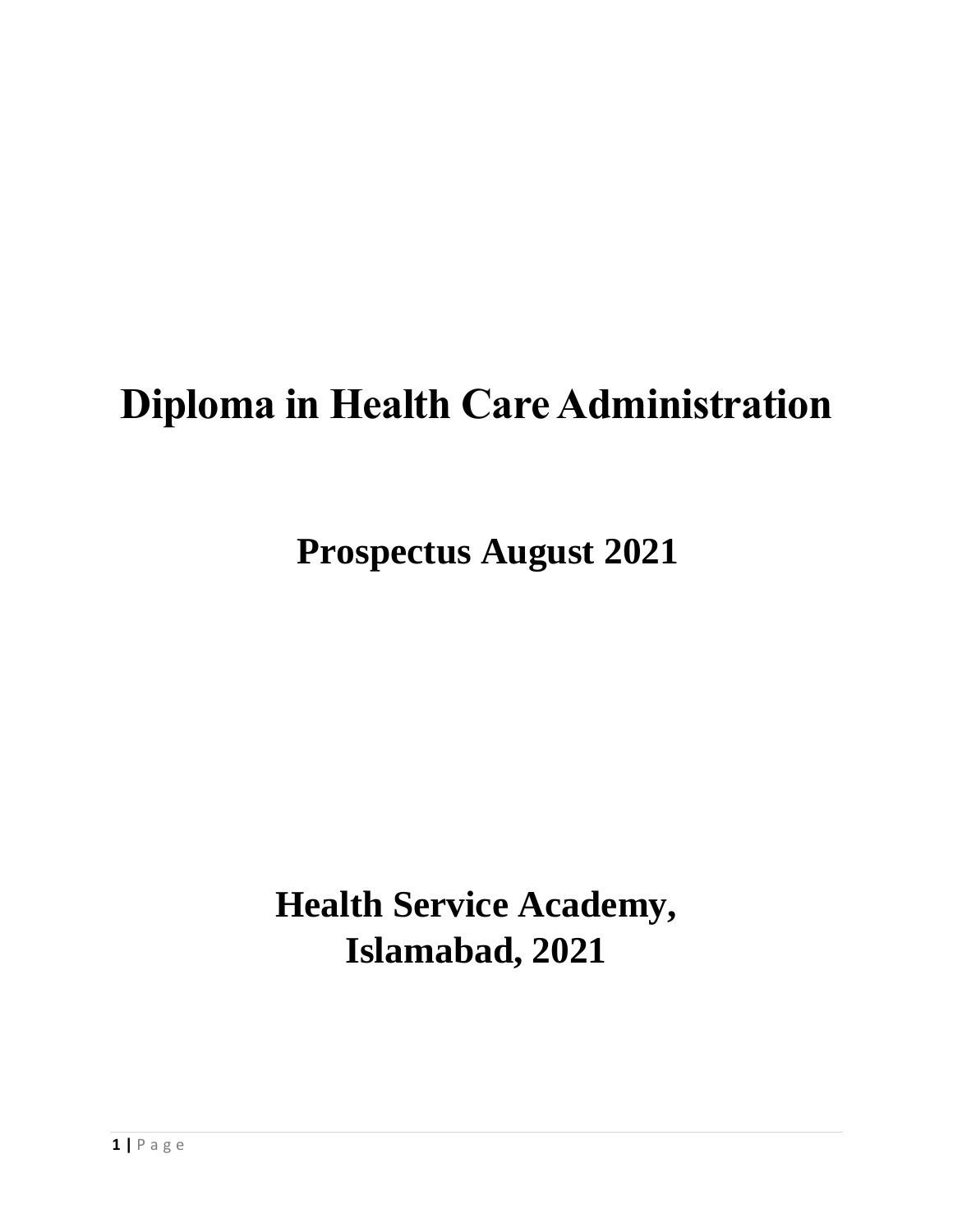| <b>Table of Contents</b>                            | Page No. |  |
|-----------------------------------------------------|----------|--|
| Diploma in Health Care Administration: Introduction | 03       |  |
| Scope of Health Care Administration                 | 03       |  |
| Diploma Program                                     | 04       |  |
| <b>Learning Outcomes</b>                            | 04       |  |
| Program Length/Marks                                | 05       |  |
| Research Project                                    | 06       |  |
| Method of Assessment, procedures, rules             | 06       |  |
| Student recruitment and admission                   | 06       |  |
| <b>Basic Qualifications</b>                         | 06       |  |
| Age Limit                                           | 07       |  |
| Selection/Admission                                 | 07       |  |
| <b>Course Fee</b>                                   | 07       |  |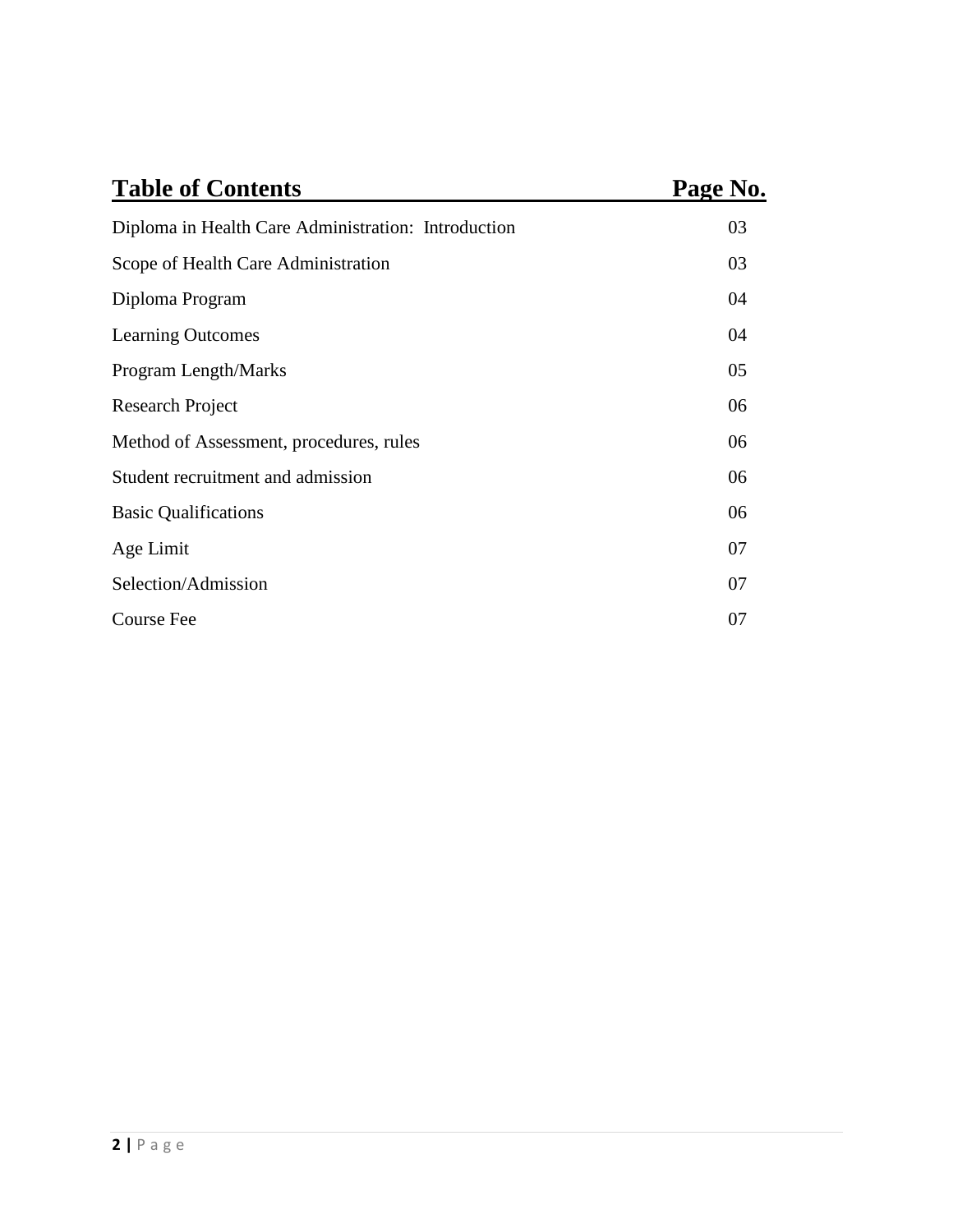#### **Introduction**

Healthcare administration is the management of all the non-clinical functions involved in operating a healthcare facility, from day-to-day operations to staffing to budgeting and finance to long-term strategic planning to ensure the success of the healthcare provider or system. You can think of healthcare administration as the process of managing and handling every aspect of the business side of delivering healthcare services. As leaders in a dynamic and interdisciplinary field that combines health policy, business, and science to manage fiscal and human resources, healthcare administrators strive to improve the business of healthcare; an endeavor that always starts with sound policy and top quality patient care.

The sheer size and complexity of many of our nation's healthcare systems means that healthcare administration encompasses everything from policy making to human resources to department management and beyond. However, the goal of healthcare administration is always the same: to ensure the coordinated delivery of healthcare and the efficient management of medical facilities.

## **Scope of Health Care Administration**

Depending on the type and size of the healthcare system, healthcare administration may involve a number of teams working in unison to manage the system at every level. Healthcare administration may involve the oversight and management of:

- An entire healthcare system
- Specific facilities, such as physician's practices, hospitals, and home health agencies
- Specific departments or units, such as critical care units, emergency departments, and cardiac care units
- Specific clinical areas, such as nursing, physical therapy, and cardiology
- Specific areas, such as staffing, facility administration, admissions, and finances.

## **Challenges**

- Ensuring effective, efficient healthcare services for communities
- Shortages of nurses and other healthcare workers
- Concern for the safety and quality of healthcare services
- Rising healthcare costs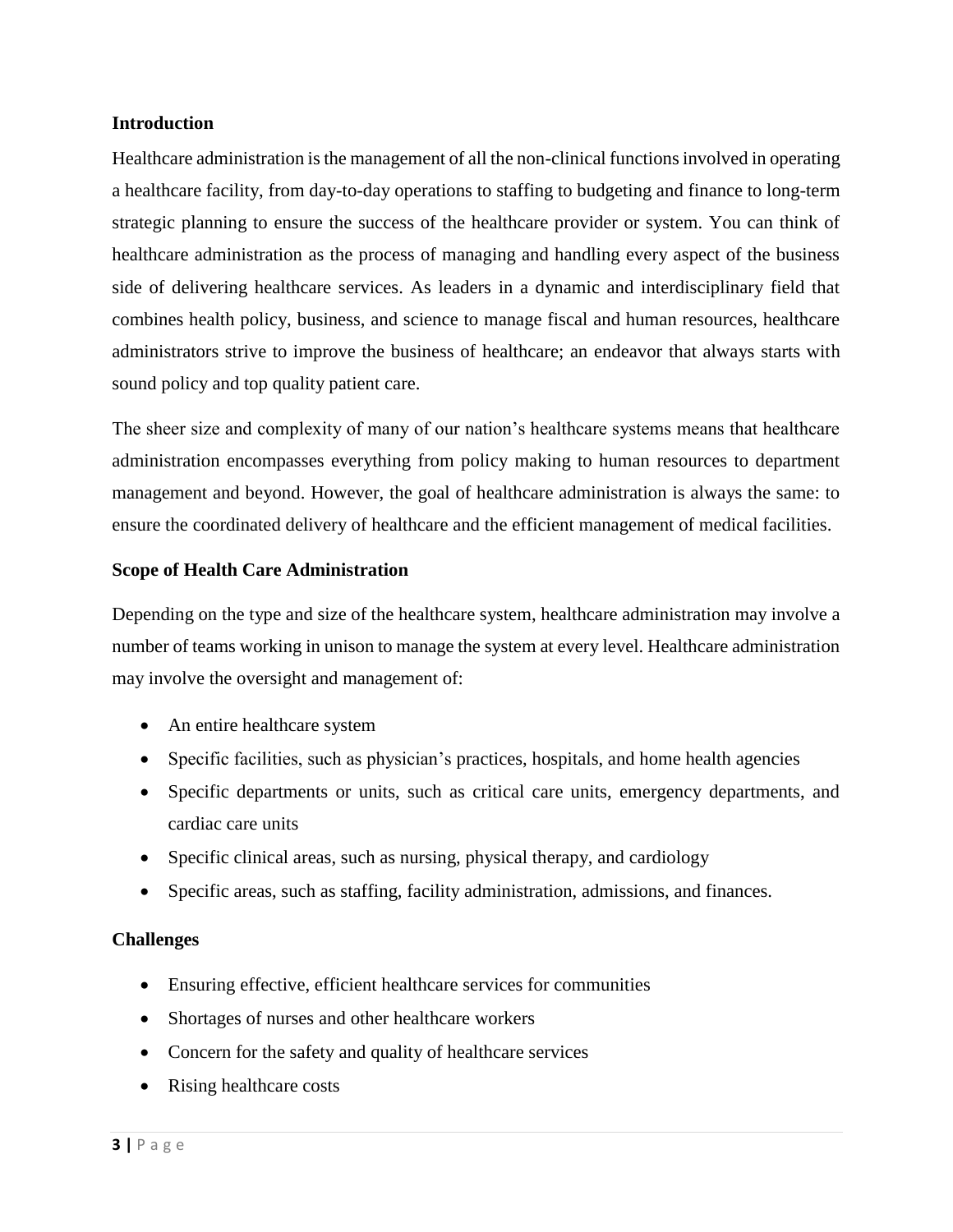- An aging population
- Rapidly changing medical terminology and practice

# **Diploma Program**

This diploma program is unique in a sense that it not only covers core and fundamental areas of health care administrative matters but also link these knowledge areas with holistic functions and operations of a health care facility. The prime focus of this diploma is applied as it incorporates routine problems, issues, obstacles, complications and impediments faced by professionals performing administrative duties; with multi-layered and multi-dimensional functions of a health care facility. It employs lectures, written assignments and group presentations, class quiz and written examination. This six months' diploma program has been designed to facilitate all those professionals who work as administrators in multiple health care facilities enveloping above captioned scope. It is a full twelve credit hours course blended with latest teaching techniques based upon lecture, group discussion, case studies, assignments, presentations and written examination at the end.

## **Learning Outcomes**

Upon completion of the healthcare administration program, participants will:

- Demonstrate an understanding of the health care system in Pakistan.
- Demonstrate competence in health information literacy.
- Display effective professional communication skills.
- Develop skills to collaborate and consult as a strategic member of the healthcare team.
- Demonstrate the ability to evaluate the scientific literature, understand and synthesize relevant information from it, and be able to convey this information both orally and in writing.
- Ability to analyze and interpret financial information specific to the healthcare setting.
- Develop appropriate professional behaviors and leadership skills for careers in health care.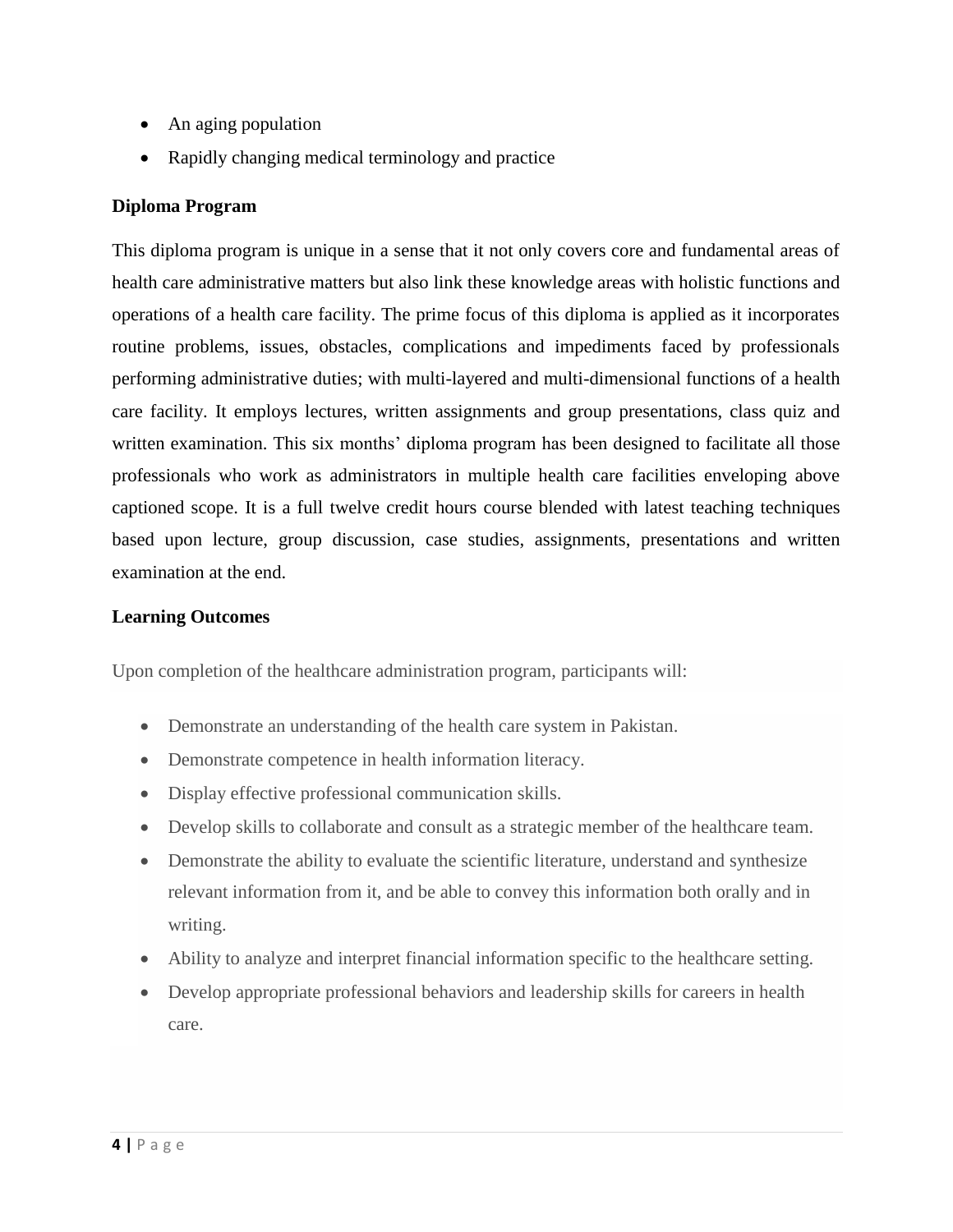# **Program length and Marks**

It is six months' program comprises of Thirty-Two (32) on-campus classes (04 months), every class is of 03 hours, and research project (02 months) to be submitted and defended at the end of the diploma.

| <b>Serial Number</b> | <b>Courses</b>                                                          | <b>Contact hours</b> | <b>Marks</b> |
|----------------------|-------------------------------------------------------------------------|----------------------|--------------|
| 01                   | Health Care Administration; Structures, Models,<br>Country wide Outlook | 09                   | 75           |
| 02                   | Research Project Awareness and selection of topic                       | 06                   | 00           |
| 02                   | Health care Facilities: Types and Categories                            | 09                   | 75           |
| 03                   | Facilities Design and Mapping                                           | 03                   | 25           |
| 04                   | <b>Patients Zones Administration</b>                                    | 09                   | 75           |
| 05                   | <b>Allied Zones Administration</b>                                      | 09                   | 75           |
| 06                   | Maintenance Function of the Facility                                    | 09                   | 75           |
| 07                   | <b>Purchase and Supplies Management</b>                                 | 09                   | 75           |
| 08                   | <b>Financial Management</b>                                             | 09                   | 75           |
| 09                   | Human Resources' Administrative matters Handling                        | 06                   | 50           |
| 10                   | Administering Information System: Applications and<br>Maintenance       | 06                   | 50           |
| 11                   | Waste Management and Administration                                     | 09                   | 75           |
| 12                   | <b>Quality Assurance</b>                                                | 09                   | 75           |
| 13                   | Research Project (Thesis)                                               | 96                   | 200          |
|                      | <b>Total Hours/Marks</b>                                                | 198                  | 1000         |
|                      | <b>Credit Hours</b>                                                     | 12                   |              |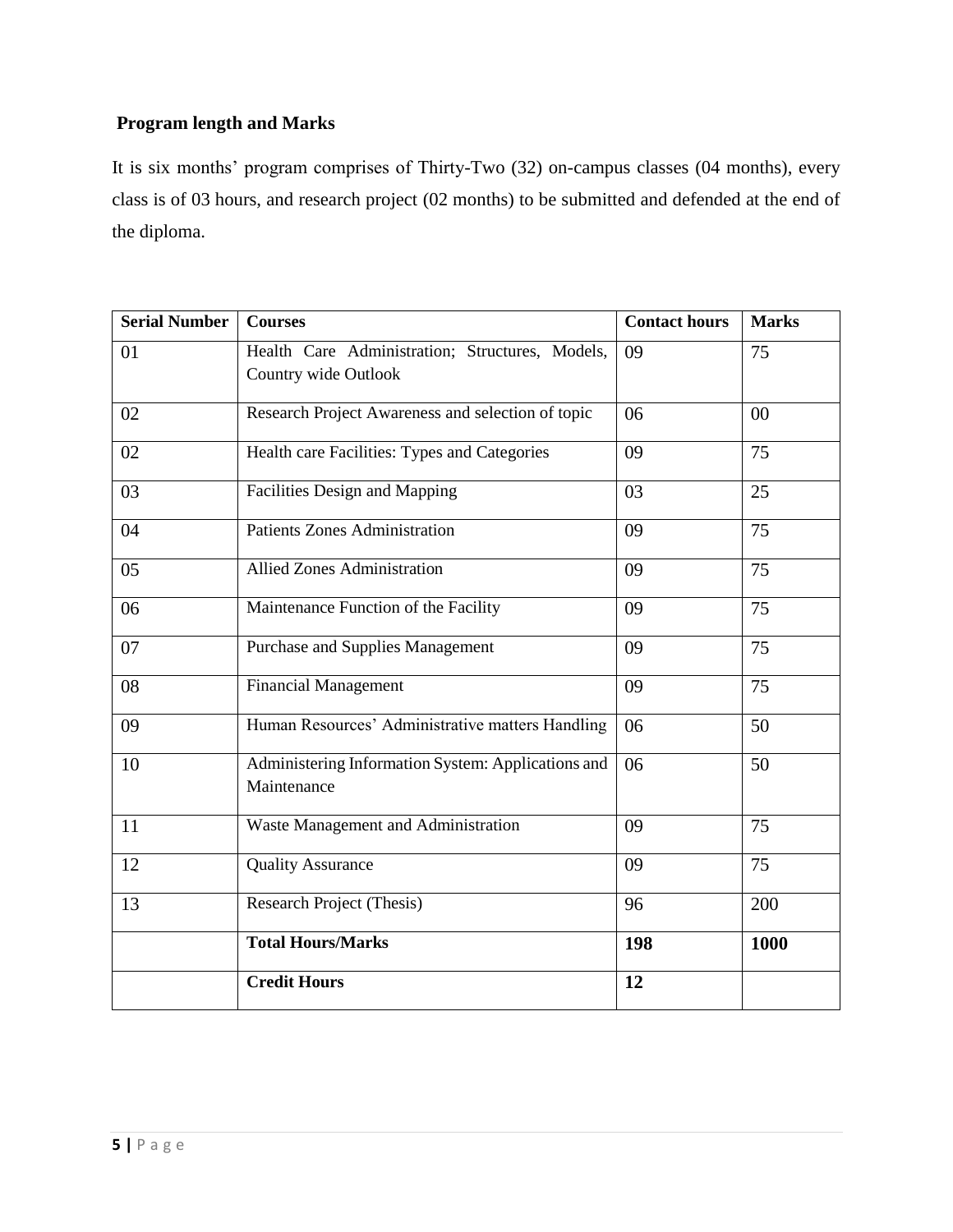#### **Research Project**

The student will be advised to select a administration related topic with his/her professional requirements during the first month of the diploma. The proposal formulated has to be critically appraised by the course director before the end of second month. The course director can suggest changes which will be communicated to the student at the time of critical appraisal. The students will carry out data collection, data analysis, interpretation and presentation of the results leading to conclusions from the study under the dissertation writing guidelines during the fourth month. The primary educational objective of the dissertation is to demonstrate appropriate consideration and application of core concepts, skills, and knowledge in analyzing administrative public health problem within any of the proscribed frameworks. The core area competencies must be addressed in each project. These competency areas cut across the domains identified for each specific framework. For example, quantitative competence may be demonstrated in the literature review and/or methodology section and/or results and/or discussion section of a publication framework. The research thesis is required to demonstrate minimum competence but are held accountable to a level of competence consistent with the problem and framework as defined by the student.

The Research thesis is to be defended before appraisal committee and only after the successful defend of the thesis, the diploma shall be awarded.

## **Method of assessment, procedures and rules**

Students will be evaluated on the basis of;

- 1. Formative assessment which is a mix of the tests, class and home assignments, class participation, interactive discussions, practical exercises, field works and/or group works, depending on the course outline (ongoing assessment).
- 2. Thesis defense is the final assessment on the basis of which the diploma shall be awarded

## **Student recruitment and admissions**

Health Services Academy abides by its strict merit-based criteria with absolute transparency to select its students for this diploma program.

#### **Basic qualifications**

The candidate should possess one of the following qualifications or an equivalent degree from a